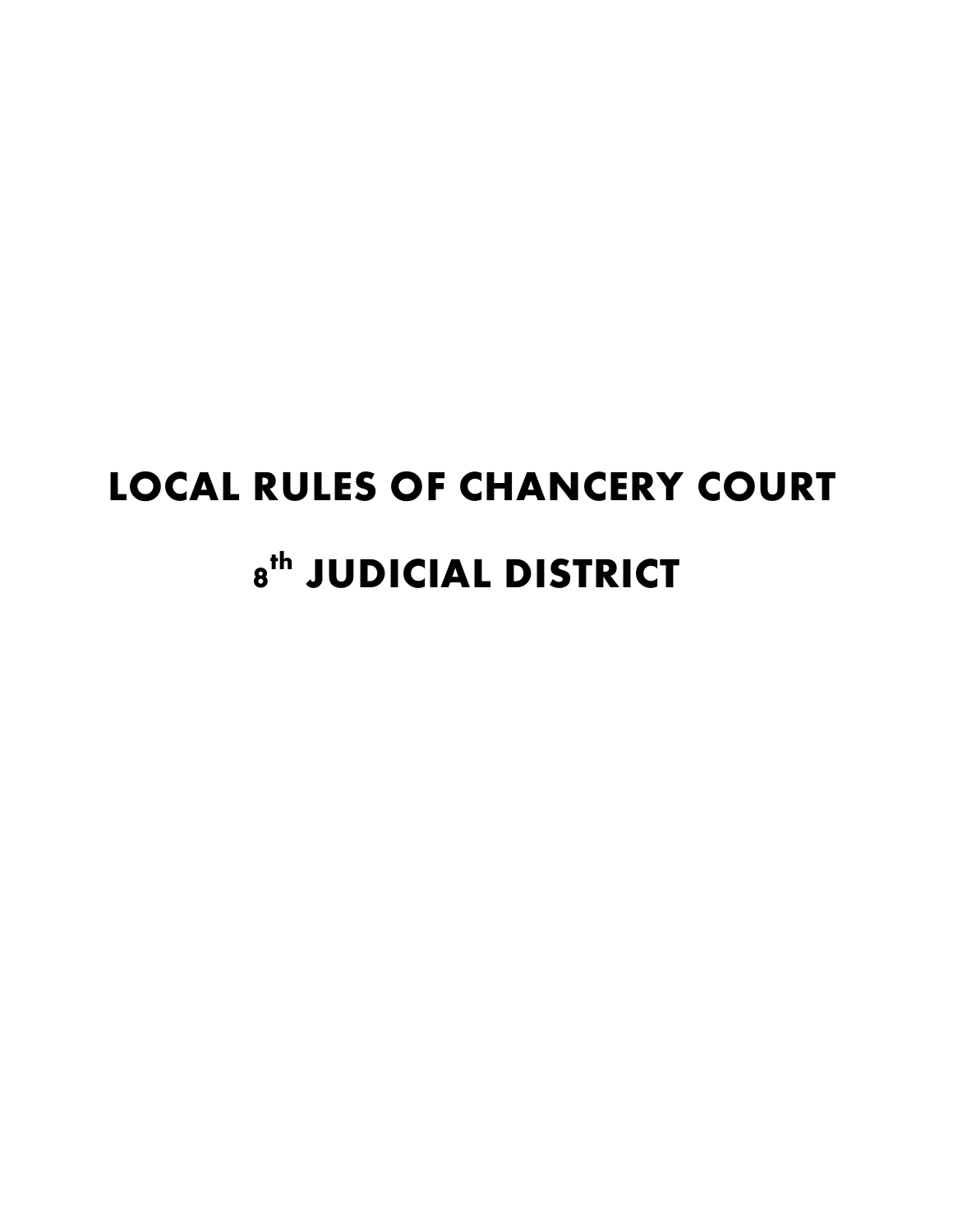# **INDEX THE AMENDED LOCAL RULES OF CHANCERY COURT EIGHTH (8 ) JUDICIAL th DISTRICT (March 1, 2016)**

| Sec. 4.03 No Attorney Appearance Entered; Copies of Pleadings Page 2<br>Sec. 4.05 Appearance and Conduct of Counsel (Amendment) Page 3 |                            |
|----------------------------------------------------------------------------------------------------------------------------------------|----------------------------|
|                                                                                                                                        | Page 3                     |
|                                                                                                                                        | Page 4                     |
|                                                                                                                                        | Page 4                     |
|                                                                                                                                        | Page 4                     |
|                                                                                                                                        | Page 5                     |
| Sec. 9.02 Failure to Appear at Motion Hearing: Late Appearance                                                                         | Page 5<br>Page 5<br>Page 5 |
|                                                                                                                                        |                            |
|                                                                                                                                        |                            |
| Sec. 11.06 Domestic Relations and Probate Cases in Claiborne CountyPage 8                                                              |                            |
|                                                                                                                                        |                            |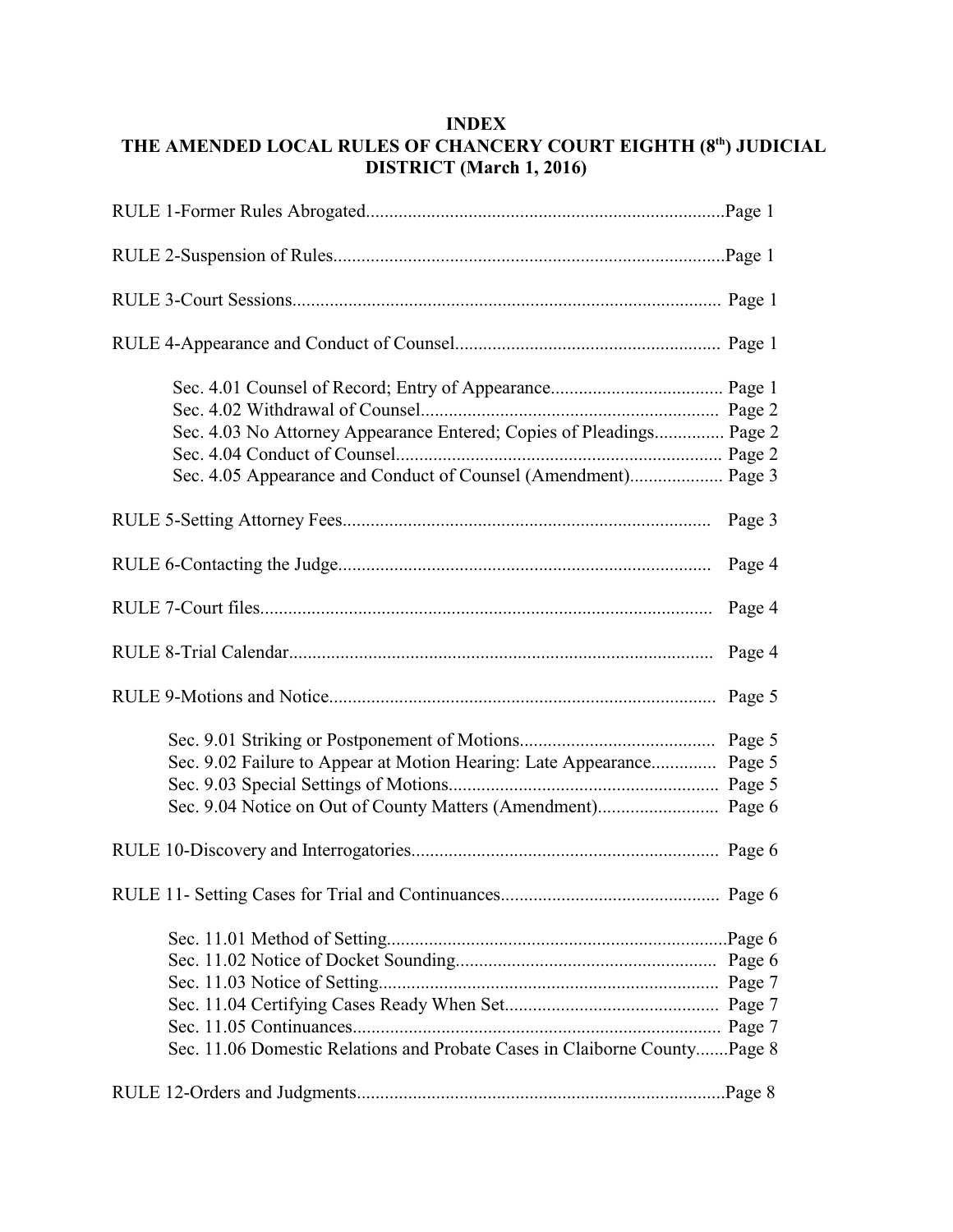| Sec. 12.01 Preparation and Submission of Orders and JudgmentsPage 8  |         |
|----------------------------------------------------------------------|---------|
| Sec. 12.02 Disagreements Over Contents of Orders and JudgmentsPage 8 |         |
|                                                                      |         |
|                                                                      | Page 9  |
|                                                                      | Page 9  |
|                                                                      | Page 9  |
|                                                                      | Page 10 |
|                                                                      |         |
| Sec. 13.04 Parenting Education Seminar                               | Page 10 |
|                                                                      |         |
|                                                                      |         |
|                                                                      |         |
|                                                                      |         |
|                                                                      |         |
|                                                                      |         |
|                                                                      |         |
|                                                                      |         |
|                                                                      |         |
|                                                                      |         |
|                                                                      |         |
|                                                                      |         |
|                                                                      |         |
| Sec. 18.01 Property Management Plans & Annual Accountings Page 14    |         |
|                                                                      | Page 15 |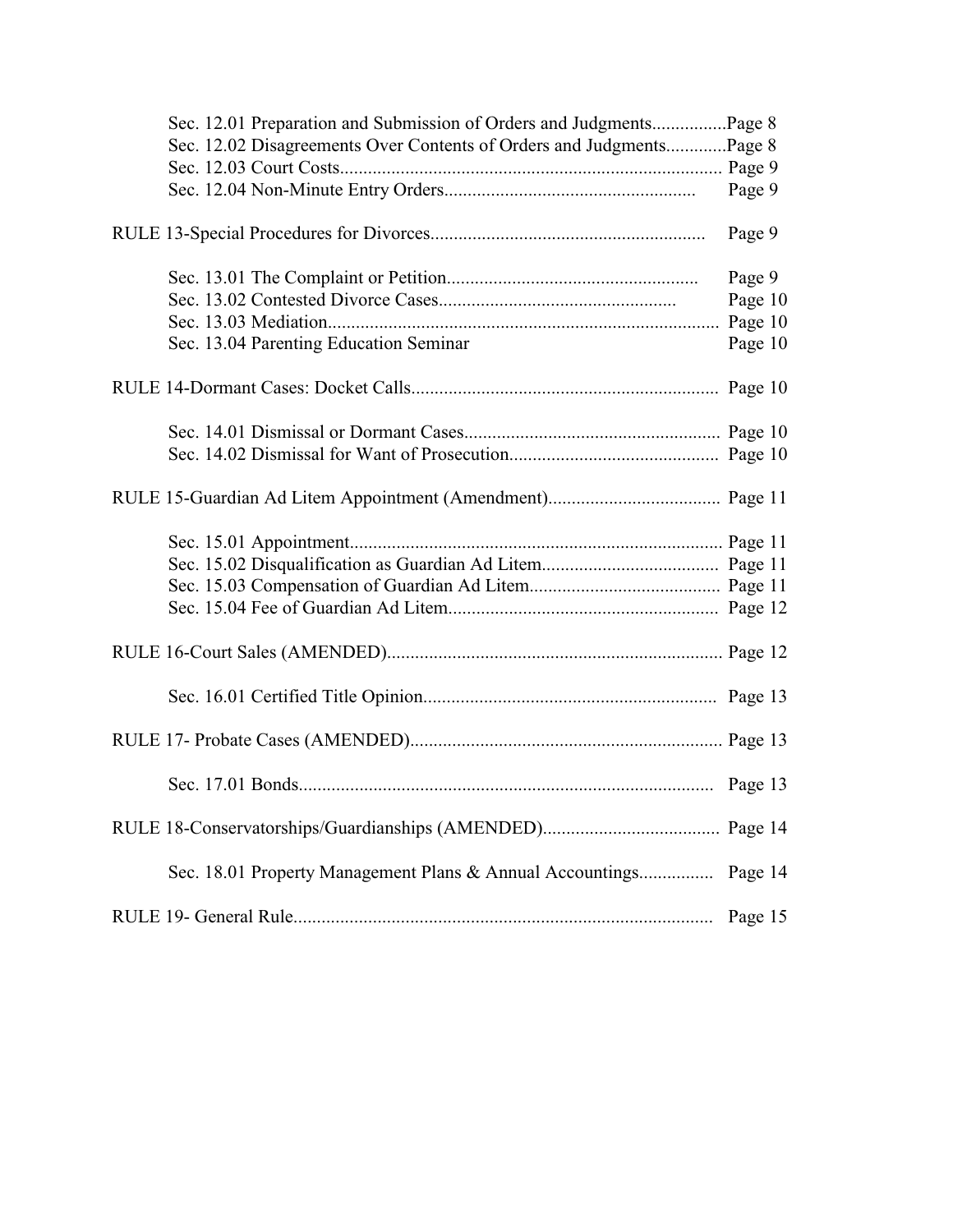## **THE LOCAL RULES OF CHANCERY COURT EIGHTH (8 ) JUDICIAL th DISTRICT (March 1, 2016)**

## **Rule 1. Former Rules Abrogated**

All former rules of local practice except as re-adopted herein are abrogated.

## **Rule 2. Suspension of Rules**

Whenever the Court determines that justice so requires, it may suspend any of these rules. The signing of an Order by the Court which does not comply with a rule or rules herein adopted shall be considered a waiver and/or suspension of such rule or rules.

# **Rule 3. Court Sessions**

Regular sessions of court will open at 9:00 a.m. or at such other times as the Court directs. Dates for Motions and uncontested matters shall be heard prior to contested matters or held on designated dates which will be set forth on the Court's calendar. All attorneys, parties and witnesses shall be prompt at all sessions.

## **Rule 4. Appearance and Conduct of Counsel**

#### **Sec. 4.01 Counsel of Record; Entry of Appearance**

All counsel who have entered an appearance in a case will be counsel of record. Entry of an appearance shall be made in one of the following ways:

- (1) A request by counsel to the Clerk that an appearance be entered;
- (2) The filing of pleadings or the filing of a formal notice of appearance.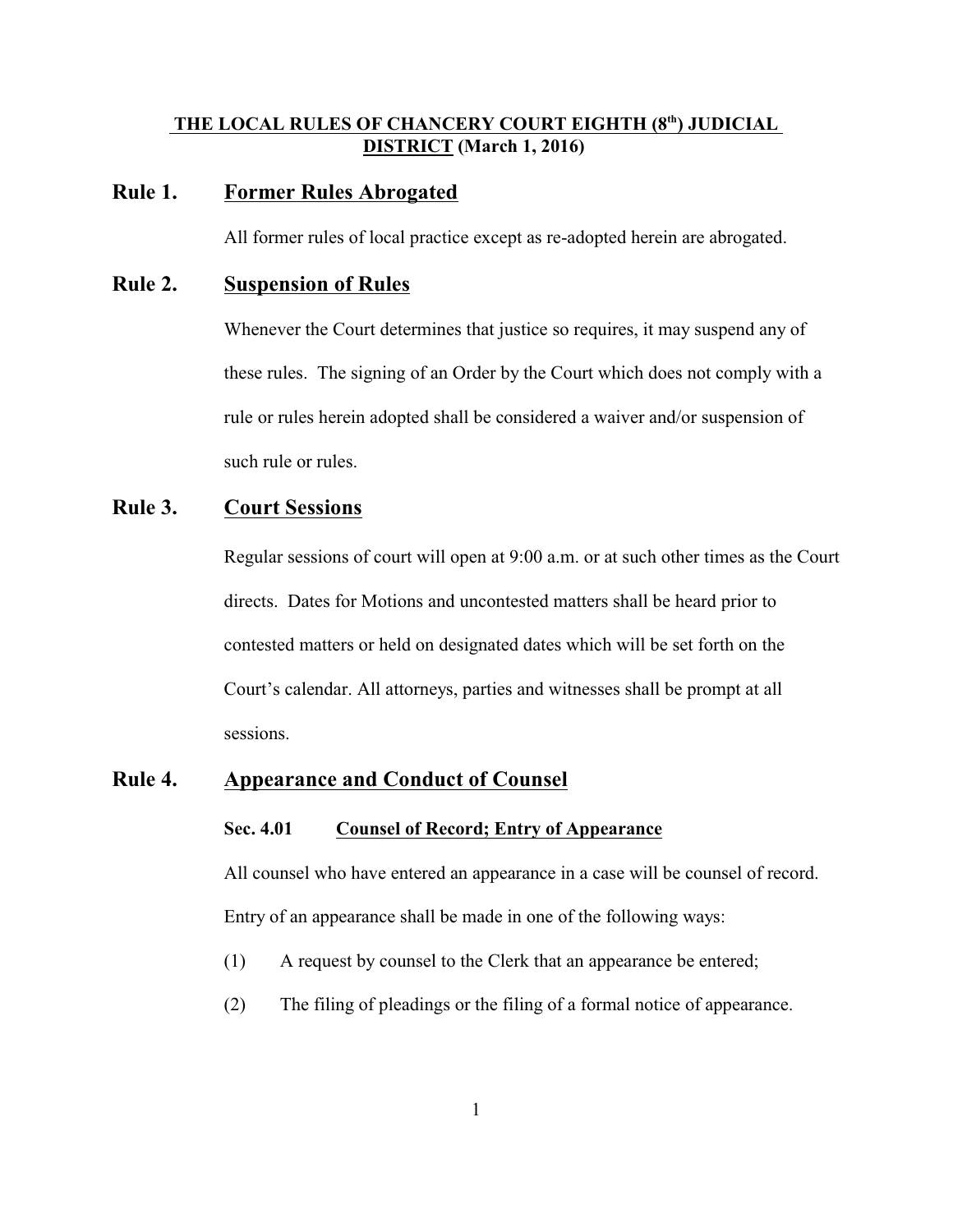#### **Sec. 4.02 Withdrawal of Counsel**

No attorney may be allowed to withdraw except for good cause or by leave of Court upon motion after notice to the party or parties represented. Withdrawal shall be determined based on the Rules of Professional Conduct in effect on the date of the request for withdrawal.

#### **Sec. 4.03 No Attorney Appearance Entered; Copies of Pleadings**

If a party does not have counsel of record, copies of the pleadings filed shall be furnished to the party at his/her/its last known address. If a party does not have counsel of record, that fact shall be called to the attention of the Court before any action is taken on any pleading filed which substantially affects the case.

## **Sec. 4.04 Conduct of Counsel**

- (a) During a trial or hearing, counsel shall not exhibit familiarity with witnesses, jurors, or opposing counsel, and the use of first names for adults should be avoided.
- (b) Counsel shall wear appropriate business attire.
- (c) Counsel shall refrain from interrupting the Court or opposing counsel until any statement being made is fully completed, except when absolutely necessary to protect the client. Counsel shall respectfully await the completion of the Court's statement or opinion before undertaking to point out objectionable matters. When objection is made to a question asked, counsel shall refrain from asking the witness another question until the Court has had an opportunity to rule upon the objection. Objecting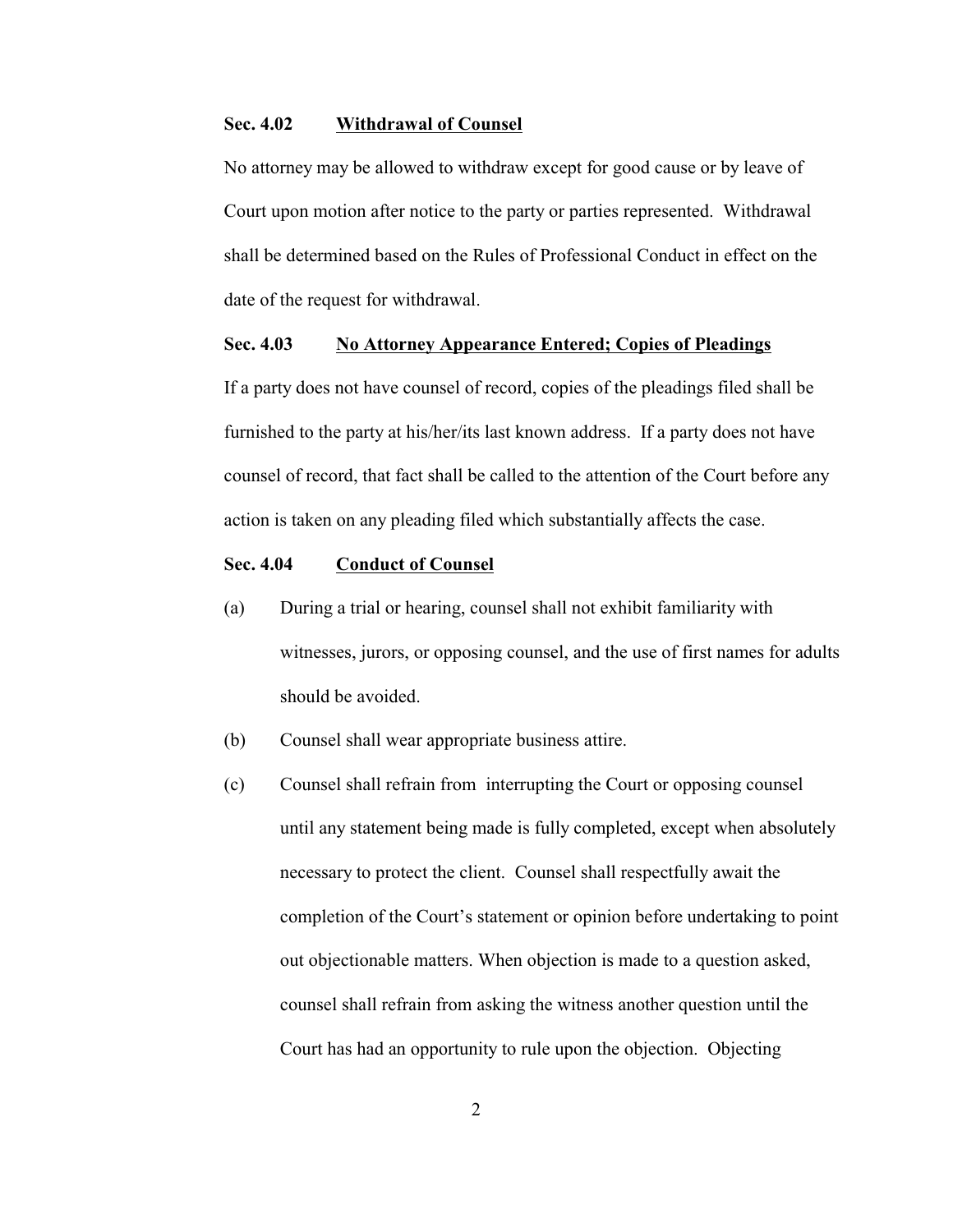counsel shall state the legal grounds without argument or discussion, except by leave of Court.

(d) Unless physically impaired or otherwise incapacitated, attorneys shall stand while examining witnesses and while addressing the Court.

## **Sec. 4.05 Appearance and Conduct of Counsel**

- (a) If the Court becomes aware during the trial of any case that counsel for one or both parties is not properly prepared to conduct the trial, appropriate action will be taken by the Court, including but not limited to, mistrial and other appropriate action.
- (b) If the Court becomes aware that the parties to litigation have not attempted in any appropriate case to settle or compromise, the Court will continue the case, declare a mistrial, or take other appropriate action.
- (c) No para-legal, secretary, or any other person, except members of the Court and Court officers, may appear within the bar or make any appearance before the Court.

## **Rule 5. Setting Attorney Fees**

Whenever it is necessary for the Court to fix fees of attorneys, the attorney shall file a sworn statement of time spent on the case, a statement of his fee arrangement with his client, if any, a suggestion of the amount of a proper fee, and any other information requested by the Court.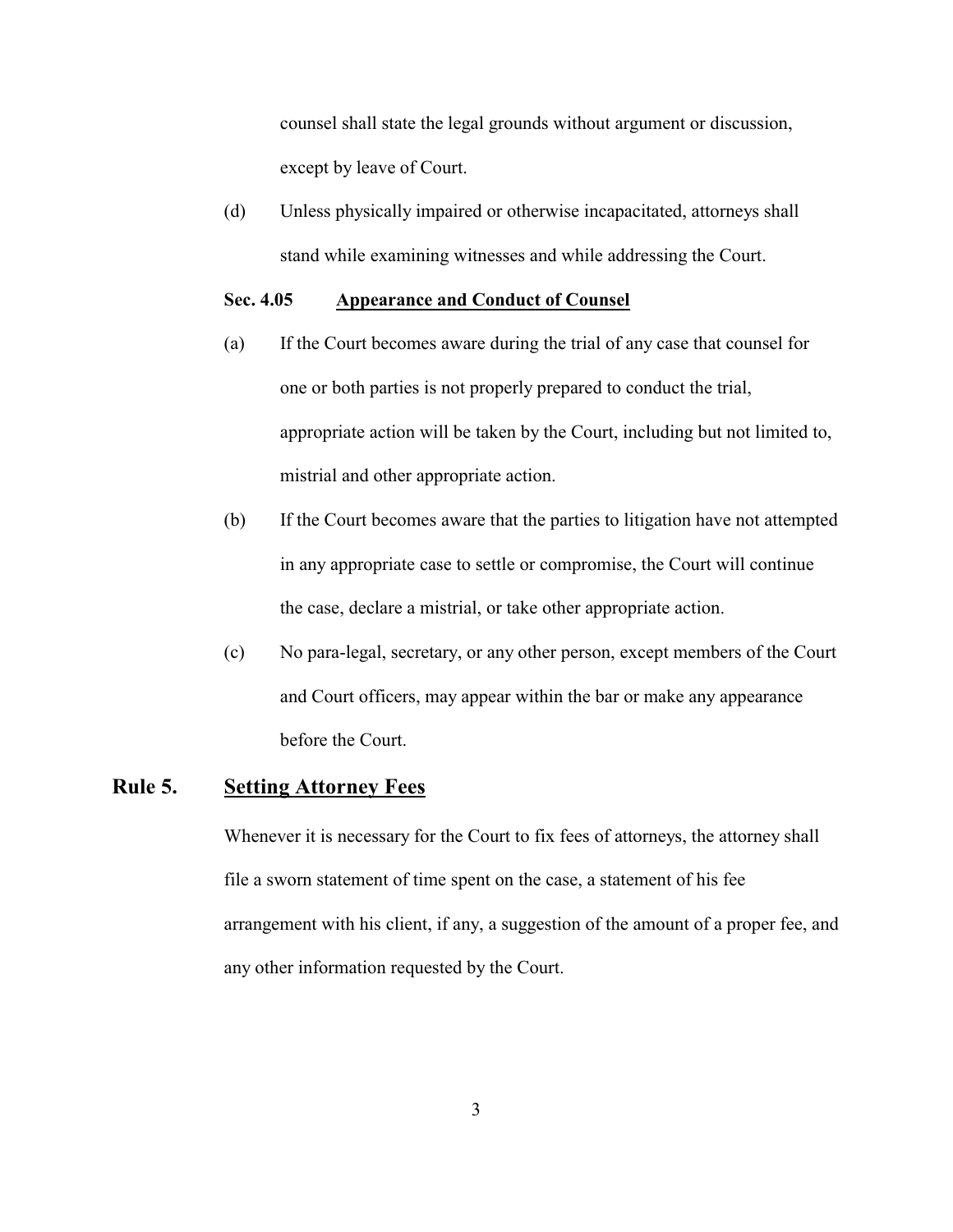# **Rule 6. Contacting the Judge**

Counsel or a party to a pending action shall **NOT** contact the Judge before whom a matter is pending unless there is an emergency, except with other counsel of record present, either in person, telephonically, or by other available means.

# **Rule 7. Court Files**

All papers and records of the Court shall be in the custody of the Clerk. Files may not be withdrawn by any person at anytime except to Officers of the Court with the knowledge and permission of the Clerk. The file shall be in the hands of the Clerk by 9:00 a.m. on any date the case is scheduled for any type of hearing. The Clerk & Master will copy files at a reasonable request of and at the cost to the person or entity requesting the file. Sealed documents may not be opened or furnished without consent of the Court.

# **Rule 8. Trial Calendar**

#### **Daily Calendars:**

- (a) Daily trial calendars shall be prepared by the Clerk in each of the respective counties of the Chancery Division and posted in the Clerk & Master's office.
- (b) The Clerk of the county in which hearings are held shall be notified as soon as practicable of all matters to be brought up on a given day so that all matters will appear on the docket.
- (c) All ex-parte matters and non-contested matters set on a particular trial day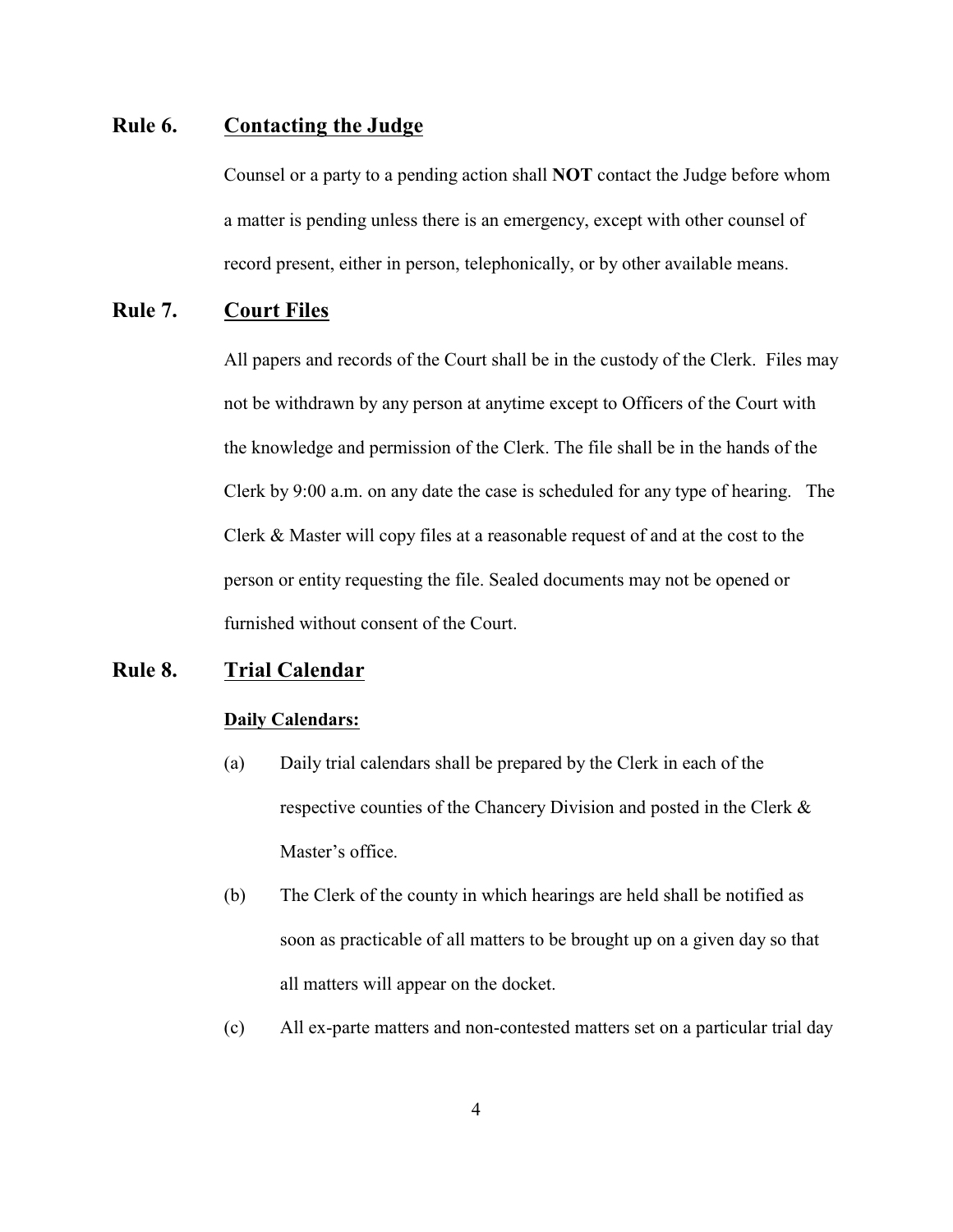shall, if ready, be heard before the contested matters set that date.

#### **Rule 9. Motions and Notice**

#### **Sec. 9.01 Striking or Postponement of Motions**

After a Motion has been docketed, no party may strike or postpone a Motion without the agreement of all parties or permission from the Court. In the absence of an agreement, the Court may order postponement of a Motion hearing upon the showing of good cause. If a Motion is to be stricken or postponed by agreement, counsel shall notify the Clerk as soon as practicable. If any party strikes or postpones a Motion without agreement of all parties of record or without leave of Court, the Court may tax as costs reasonable attorney fees and expenses to any party who appeared at the scheduled hearing.

#### **Sec. 9.02 Failure to Appear at a Motion Hearing; Late Appearance**

Documents produced in response to a discovery request are not required to be filed with the Court Clerk but shall be provided to all opposing counsel or parties. If any party does not appear at a scheduled hearing on a Motion or any other matter scheduled to be heard, the Court may strike or adjudicate the Motion or matter. Counsel who will be late for a Motion hearing shall notify the Clerk as soon as possible in advance of the hearing or have an announcement to that effect made at the call of the docket.

#### **Sec. 9.03 Special Settings of Motions**

Where special circumstances warrant, Motions may be specially set at other times and places than the times and places herein designated.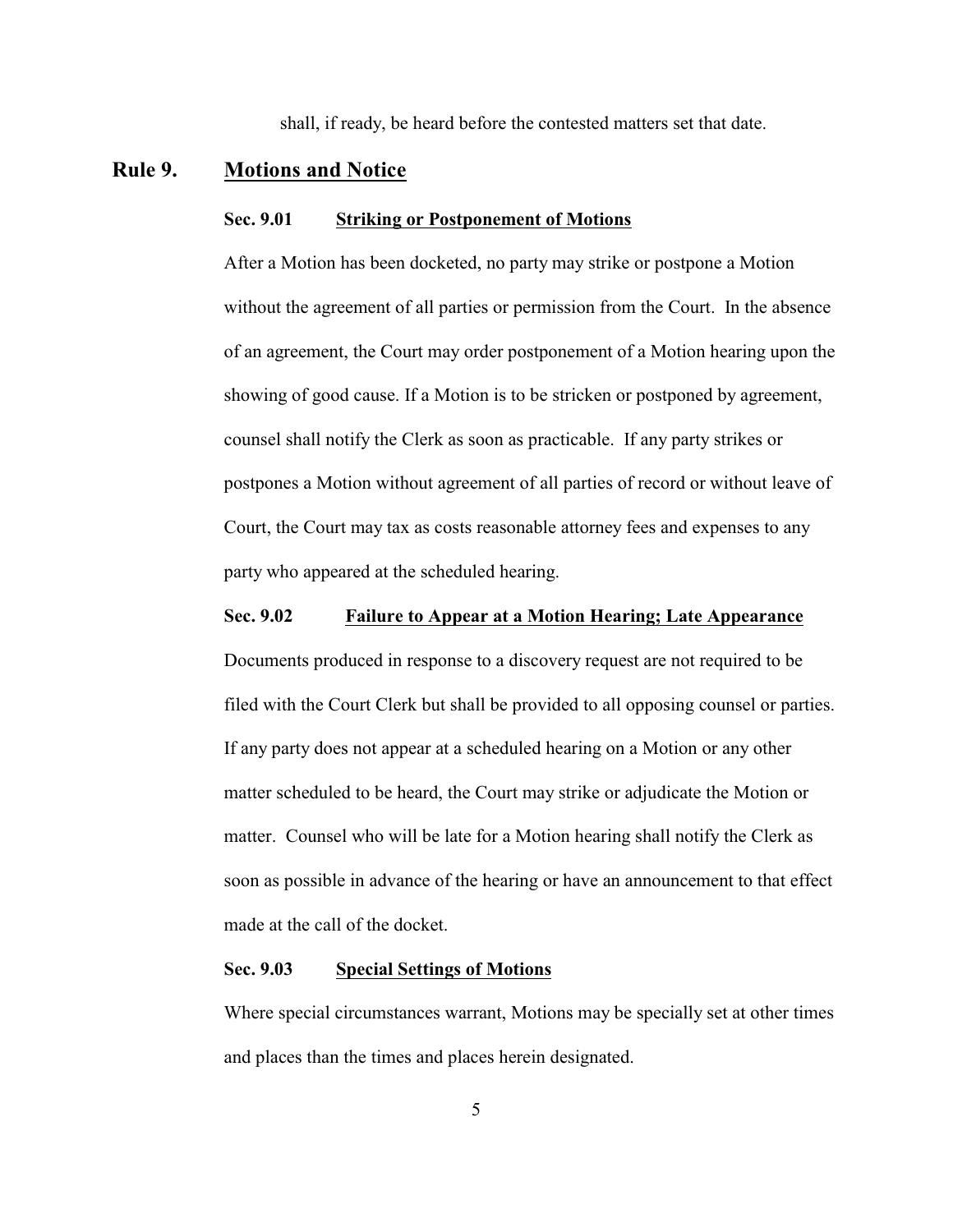## **Sec. 9.04 Notice on Out of County Matters**

The Court will not hear any Motions or any other matters wherein counsel is cited in by notice in any county other than the county in which the case is pending unless both attorneys agree and the Court agrees to hear the matter.

# **Rule 10. Discovery and Interrogatories**

Counsel may file a Motion to strike any set of Interrogatories or Motions for the production of documents which consists of more than twenty-five (25) questions. Each sub-part shall constitute a new question. The Court in its discretion may strike all Interrogatories or Motion for production of documents which consists of more than twenty-five (25) questions.

# **Rule 11. Setting Cases for Trial and Continuances**

### **Sec. 11.01 Method of Setting**

Cases shall be set for trial in one of the following ways:

- (a) By Motion with Notice to opposing counsel/parties
- (b) By the Court with notice to counsel/parties
- (c) At the regular docket setting;
- (d) By agreement of the parties**.**

#### **Sec. 11.02 Notice of Docket Sounding**

The Clerk of the respective courts shall give each litigant or their attorney at least a seven (7) day notice of any docket setting to be held by the Court or the Clerk. Docket settings will be scheduled at times deemed necessary and appropriate by the Court.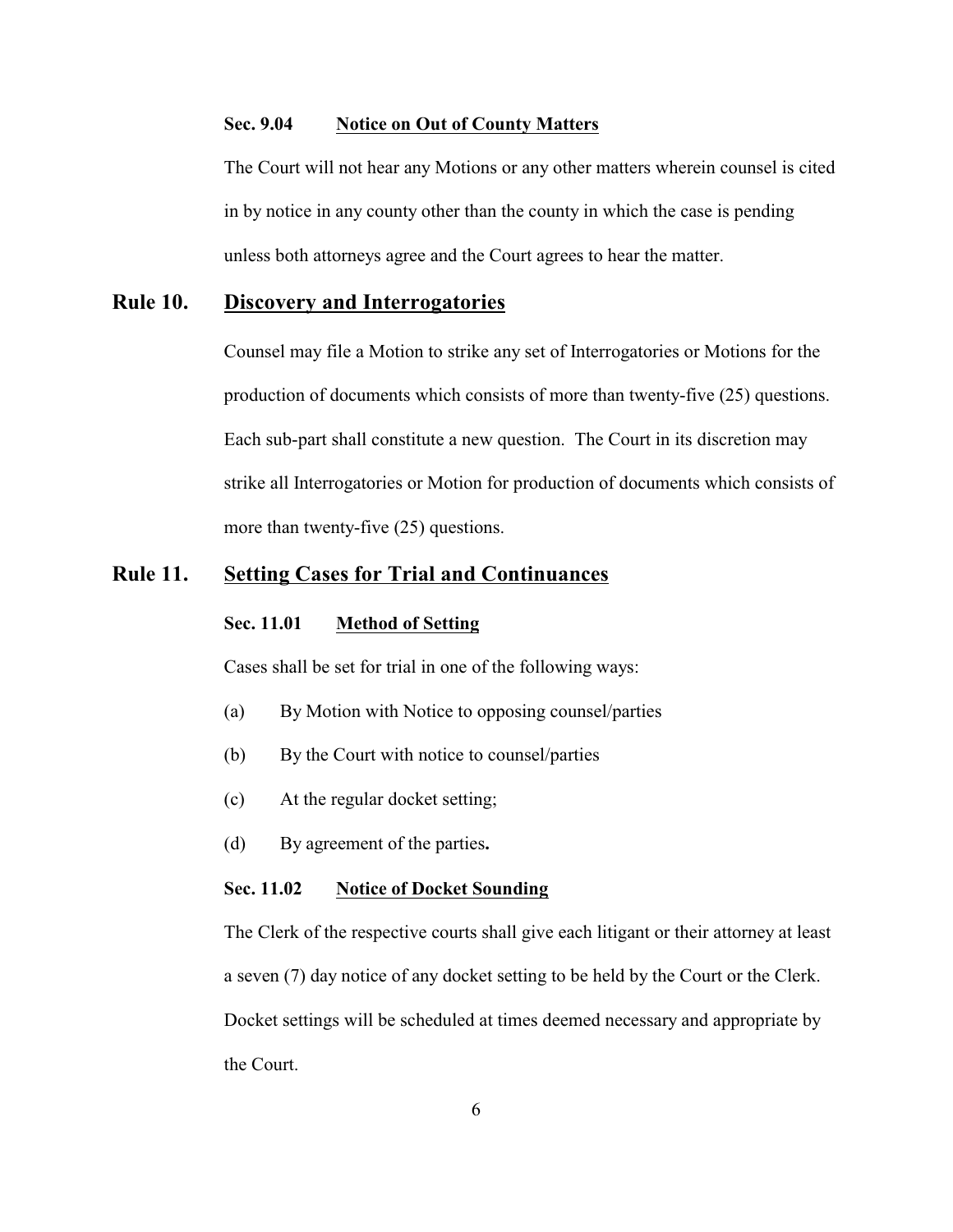#### **Sec. 11.03 Notice of Setting**

Except in cases where all parties or their attorneys are present before the Court or the Clerk and have agreed to a hearing date, the Clerk shall notify all parties or their attorneys of the time and place where the matter will be heard.

#### **Sec. 11.04 Certifying Cases Ready When Set**

When a case is set by agreement or when a case is set by Motion without objection to having it set, all counsel are certifying that the case will be in all respects ready for trial on the trial date.

#### **Sec. 11.05 Continuances**

- (a) Cases **shall not** be continued by agreement without leave of Court. Cases will not be continued except for good cause which shall be brought to the attention of the Court as soon as practicable before the date of the trial.
- (b) Absence of a witness will not be grounds for a continuance unless the witness has been subpoenaed in accordance with the requirements of these rules and the Tennessee Rules of Civil Procedure.
- (c) When a case is set by agreement or set upon Motion without objection to having it set, failure to have completed discovery, unavailability of counsel on the trial date, inability to take a deposition, or failure to have completed any other trial preparations will not be grounds for a continuance unless it can be conclusively shown that unusual or extraordinary events have arisen which necessitates such continuance.

7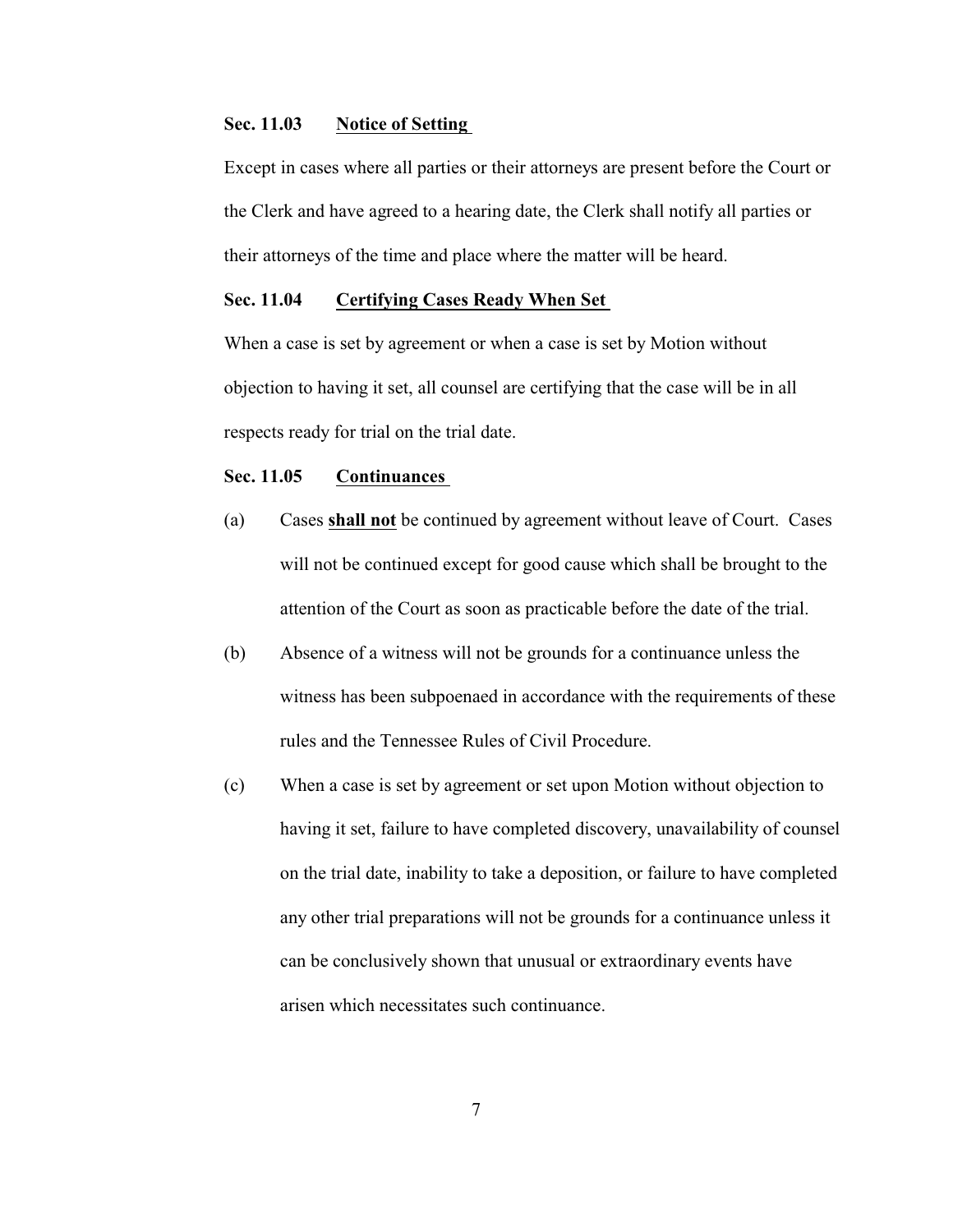#### **Sec. 11.06 Domestic Relations and Probate Cases in Claiborne County**

All domestic relations and probate cases not presently set for trial are transferred to the General Sessions Judge of Claiborne County for disposition. The Chancellor will hear domestic relations and probate cases only when just cause is shown.

## **Rule 12. Orders and Judgments**

#### **Sec. 12.01 Preparation and Submission of Orders and Judgments**

Unless the Court directs otherwise, attorneys for prevailing parties will prepare Orders for entry by the Court. All Orders **must be filed with the Clerk** and served on opposing counsel within ten (10) days following the day on which the ruling is made by the Court. If Orders are not timely filed, a Show Cause Order may issue and be served on counsel.

#### **Sec. 12.02 Disagreements Over Contents of Orders and Judgments**

Orders in contested matters containing only the signature of the attorney preparing the Order will not be entered immediately but will be held by the Clerk for five (5) days. When opposing counsel receives a copy of a proposed Order, he or she shall notify the Clerk immediately if he or she has any objection to the Order. If the Clerk receives no objection within the five (5) day period, the Order will be submitted to the Judge for signature. Where there is a disagreement as to the terms of the Order, each party shall submit a proposed Order. If necessary, a hearing will be scheduled to get an ORDER entered.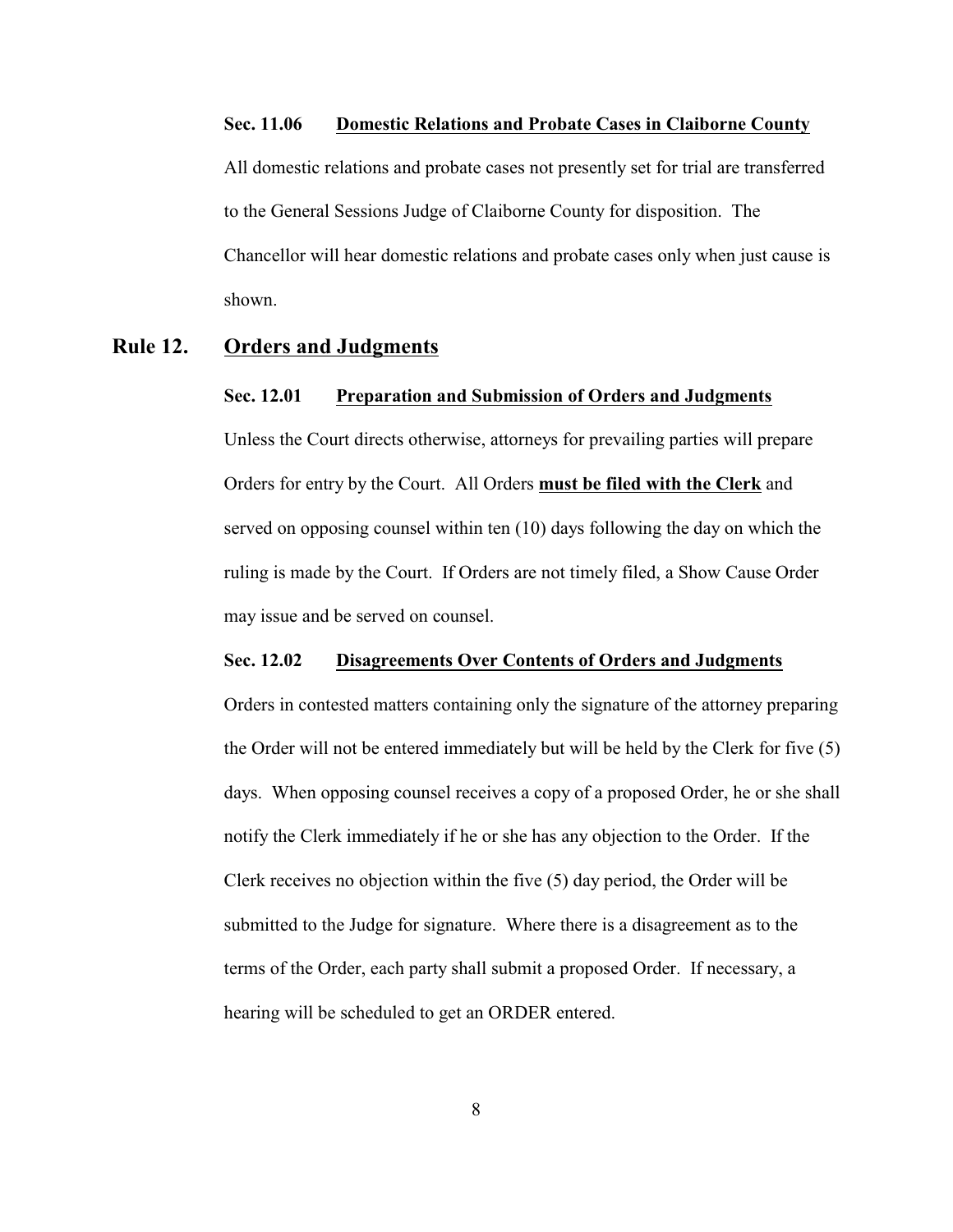#### **Sec. 12.03 Court Costs**

- (a) Beginning January 1, 2015, any Order, Decree, or pleading filed with the Clerk taxing costs shall include the responsible party's name and current mailing address.
- (b) Whenever it appears to the Clerk that a Judgment has been satisfied but that the court costs have not been paid, the Clerk may apply to the Court for a re-taxing of court costs. The Clerk shall notify the parties of the application and the date and time it will be considered by the Court.

#### **Sec. 12.04 Non-Minute Entry Orders**

Orders not affecting the legal course of an action, such as Orders setting a case for trial, Orders acting upon request for a continuance may be designated by the Clerk as a non-minute entry Order. Memorandum Opinions unless otherwise designated by the Court shall be treated as non-minute entries. Such designated Orders shall be marked filed and placed in the file on the case but not spread upon the minutes of the Court.

# **Rule 13. Special Procedures for Divorces**

#### **Sec. 13.01 The Complaint or Petition**

No Complaint, Petition, or Cross-Complaint for Divorce shall be filed unless the same sets forth the grounds for divorce and vital statistics in substantially the language of the statute.

(a) No matter shall be set for final disposition until the statutory time has passed.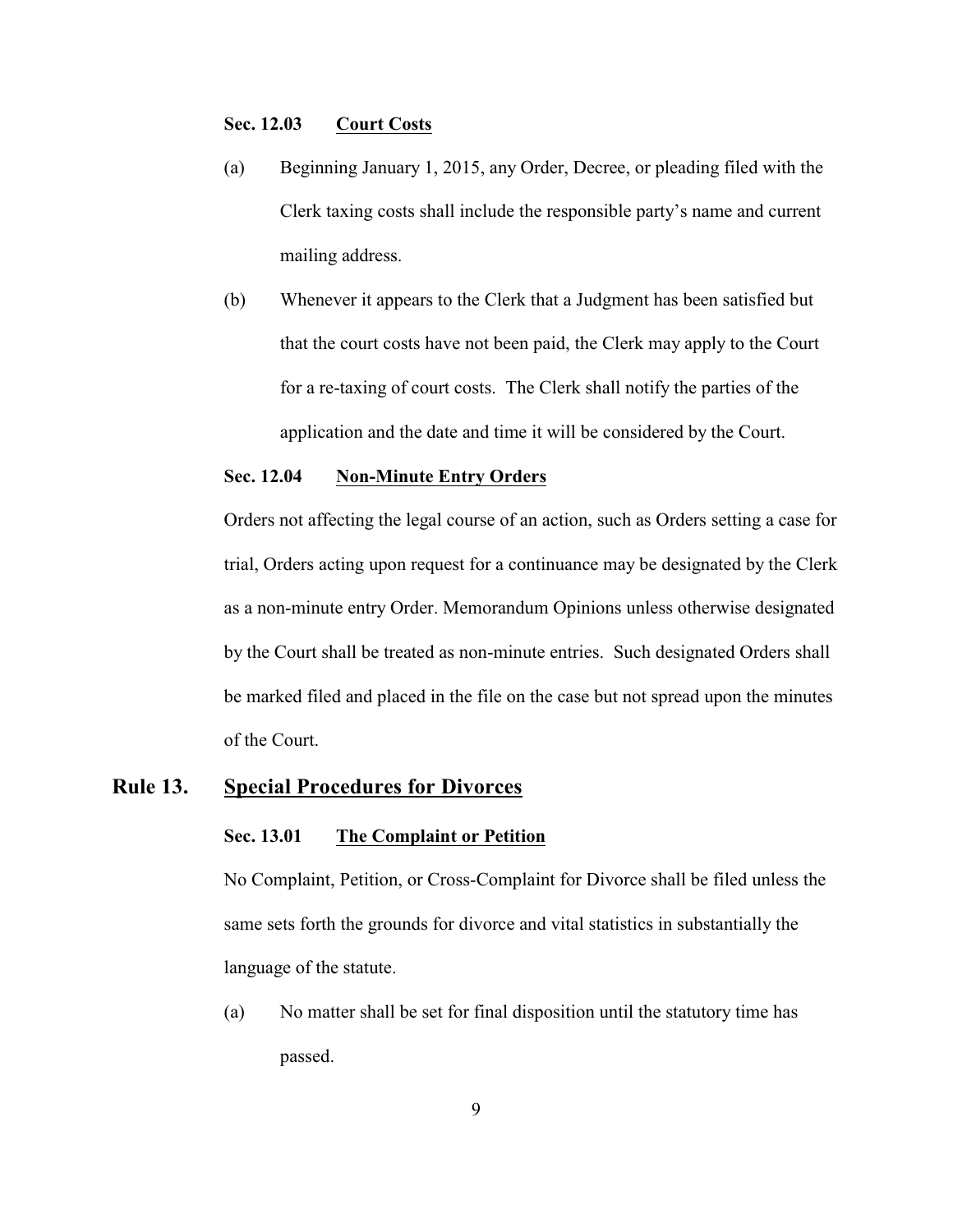(b) Counsel or the parties if representing themselves shall utilize the Parenting Plan forms mandated by the State of Tennessee. If children are involved, a Child Support Worksheet shall be filed in accordance with law.

## **Sec. 13.02 Contested Divorce Cases**

In contested divorce cases, the Court will hear the parties to the action before hearing other witnesses unless for good cause shown the Court finds it appropriate to waive this rule.

## **Sec. 13.03 Mediation**

In divorces involving minor children, participation in Mediation will be determined pursuant to T. C.A. § 36-6-409, T. C. A. §36-6-404( c), and T. C. A. §36-6-406.

## **Sec. 13.04 Parenting Education Seminar**

Participation in a four (4) hour Parenting Education Seminar is required. The parent or his/her attorney must provide the certificate of completion to the Court Clerk for filing. Requests to waive this requirement will be determined on a case by case basis in accordance with T. C. A. §36-6-408.

## **Rule 14. Dormant Cases: Docket Calls**

#### **Sec. 14.01 Dismissal of Dormant Cases**

The Court may take reasonable measures to purge the docket of old cases where the cases have been dormant without action for an extended time.

#### **Sec. 14.02 Dismissal for Want of Prosecution**

Copies of the Order dismissing a case for want of prosecution shall be mailed to all counsel of record or to any party without counsel, if his or her whereabouts can be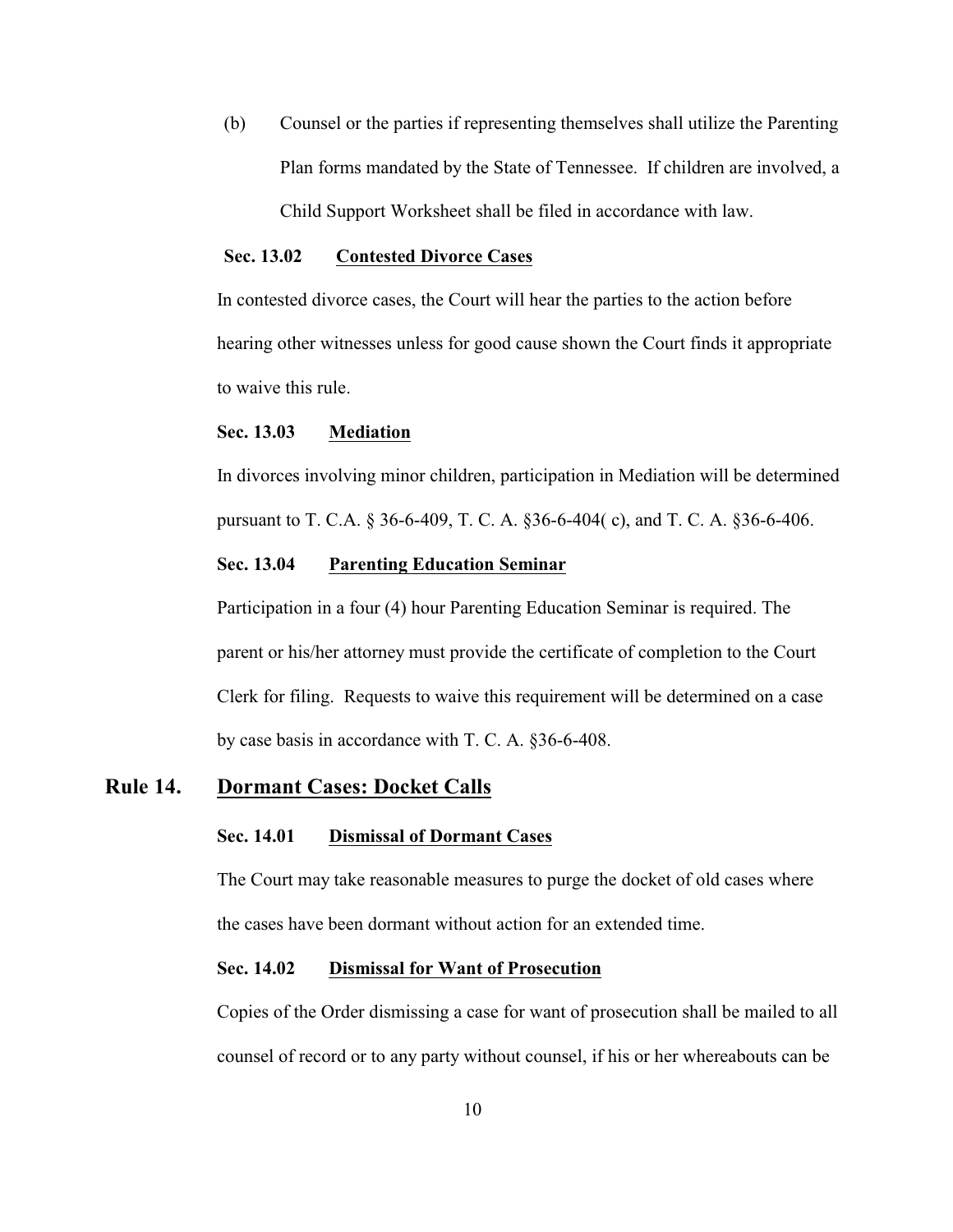ascertained upon reasonable inquiry by the Clerk.

## **Rule 15. Guardian Ad Litem Appointment**

#### **Sec. 15.01 Appointment**

- (a) Guardian Ad Litems shall be appointed by the Clerk & Master or by the Court in appropriate matters. The Clerk & Master of the respective counties shall maintain a roster of the active practicing attorneys from which Guardian Ad Litems may be appointed and shall make a notation of the date as to when a particular attorney has been appointed as Guardian Ad Litem in a cause.
- (b) It shall not be permissible for the Plaintiff or other parties to the action or their representative to nominate a Guardian Ad Litem; provided, however, if there are reasons why a particular attorney should be appointed as Guardian Ad Litem in a particular case, it shall not be improper for such reasons to be made known to and considered by the Clerk & Master or Court in making such appointment.

#### **Sec. 15.02 Disqualification as Guardian Ad Litem**

No attorney shall be appointed as Guardian Ad Litem if he or she has a pecuniary interest in the matter or if any other facts exist which would in any way interfere with said Guardian Ad Litem fully representing the best interest of the person for which such appointment is made.

## **Sec. 15.03 Compensation of Guardian Ad Litem**

At the conclusion of the matter the Guardian Ad Litem shall file with the Clerk  $\&$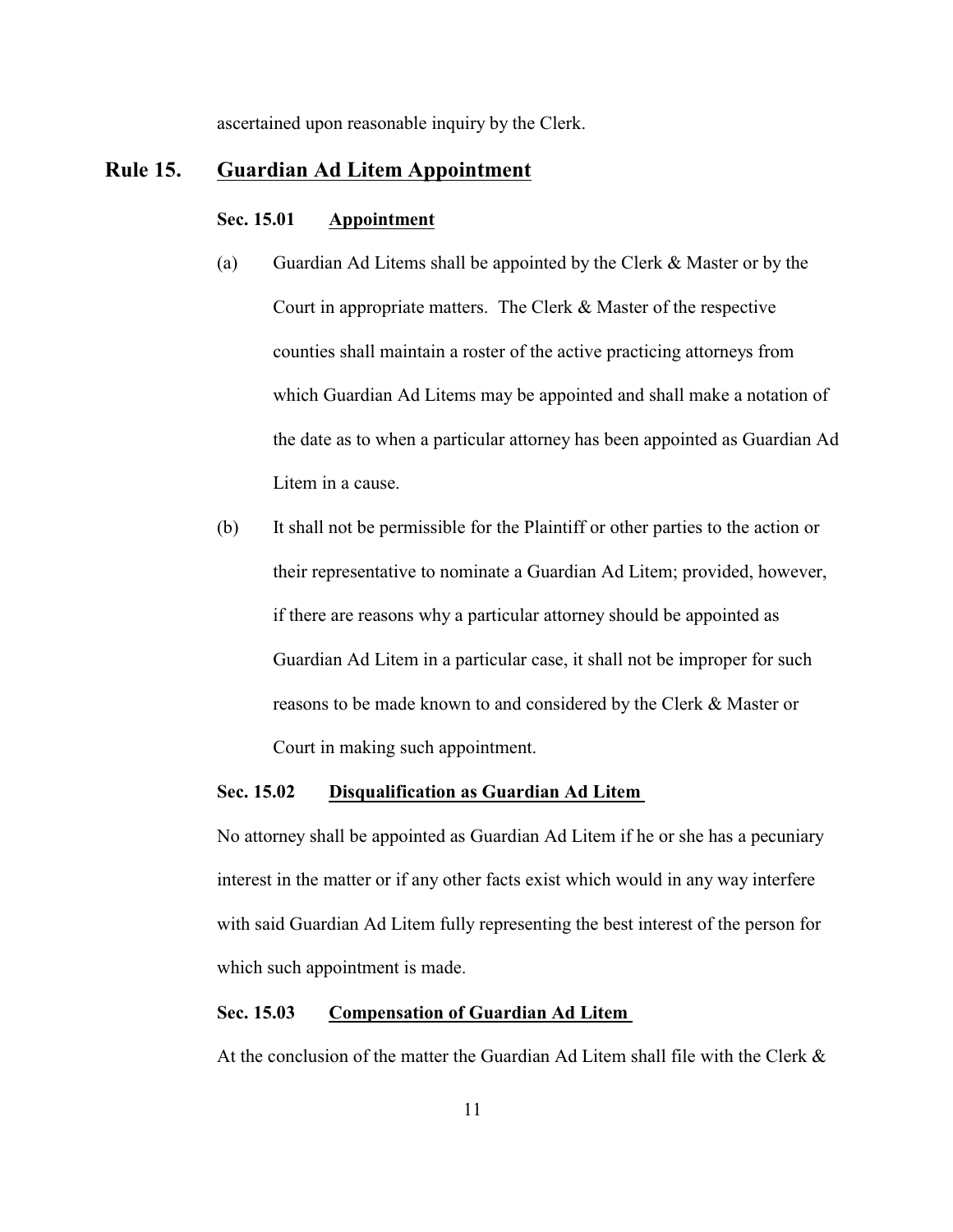Master a statement detailing the name and extent of his/her services including the amount of time spent, what he/she considers to be a reasonable fee for services and any other facts which might assist the Court in fixing the fee for such services.

## **Sec. 15.04 Fee of Guardian Ad Litem**

Fees for Guardian Ad Litem shall be treated and taxed as costs.

## **RULE 16. COURT SALES (AMENDED)**

All partitions and other sales of property, (realty and personalty) shall be conducted in one of the following ways:

- (1) By agreement of all involved parties. If the sale involves a minor or a disabled person, the Court Sale must be conducted as a Judicial Sale in accordance with Section (2). Further, Guardian Ad Litems and Attorney Ad Litems must be appointed for the minor/disabled person in accordance with the statutes of this state. Litigants are encouraged to compromise and agree on matters to the extent possible.
- (2) By the Clerk & Master or the Court's designee as Special Master. All Judicial and Estate sales shall be made in compliance with T.C.A.§ 30-2- 402 et seq. and T.C.A. § 35-5-101 et seq. Fees to the Clerk  $\&$ Master/Special Master shall be set in accordance with T.C.A.§ 8-21-401  $(i)(7)$  and pursuant to T.C.A.§8-21-801.
- (3) If a realtor or auctioneer is deemed necessary or expedient, the Court shall select the realtor or auctioneer in accordance with T.C.A.§ 35-5-112. The auctioneer's fee shall be set in accordance with T.C.A.§35-5-112. Currently, that statute states: "The fee to be not more than 8% of the sale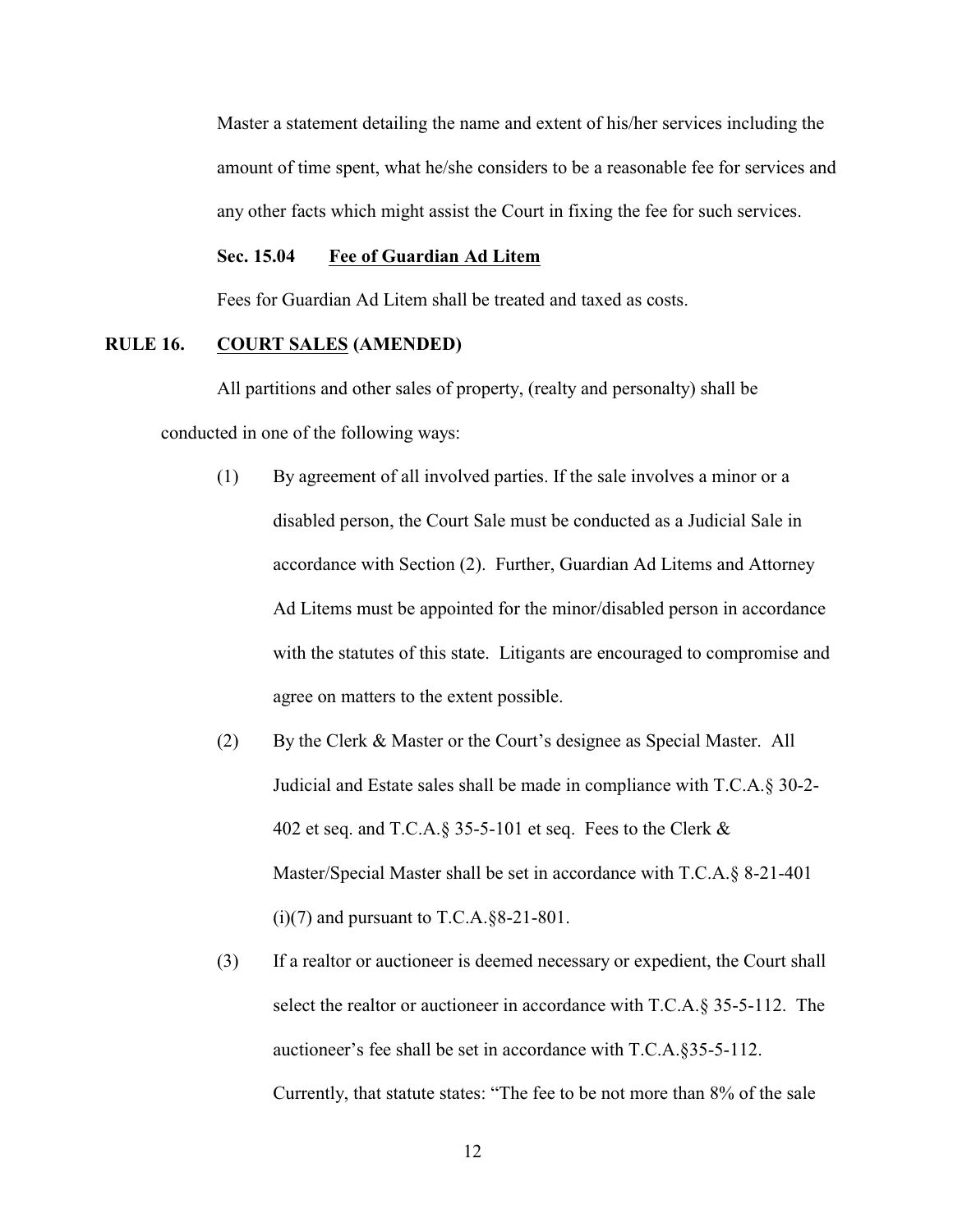price on sales of real property and not more than 10% of the sale price on sales of personal property, these fees not to include the expenses of sales, and to order the fee to be paid out of the proceeds of the sale." In a realtor or auctioneer conducted sale, the funds shall be deposited with the Clerk  $\&$ Master. No disbursements shall be made unless authorized by an ORDER from this Court.

- (4) Judicial Sales are subject to the ten (10) day bid raise procedure set forth in T.C.A.§ 35-5-110.
- (5) The proceeds from any sale conducted pursuant to this Rule 16 shall be placed in the registry of the Clerk & Master. Upon receipt of documentation reflecting expenses of the sale, and the Court deeming same to be reasonable and appropriate, reimbursement shall be made. Further, the auctioneer's fee and Special Master fee will be paid upon approval of the ORDER CONFIRMING SALE.

#### **Sec. 16.01 Certified Title Opinions**

A certified title search shall be filed with the Court for any court sale to be conducted by the Chancery Court or for property to be sold pursuant to an ORDER from this Court. If necessary, the attorneys may employ outside counsel to do said title opinion. No sale shall take place until the title opinion is filed with the Clerk and any issues raised in the title opinion are fully resolved.

## **RULE 17. PROBATE CASES (AMENDED)**

#### **Sec. 17.01 BONDS**

All Executors, Administrators and Personal Representatives must file an inventory within thirty (30) days of their appointment (unless waived) and post a bond in the amount of the decedent's Estate in all Estates valued at \$25,000.00 or more unless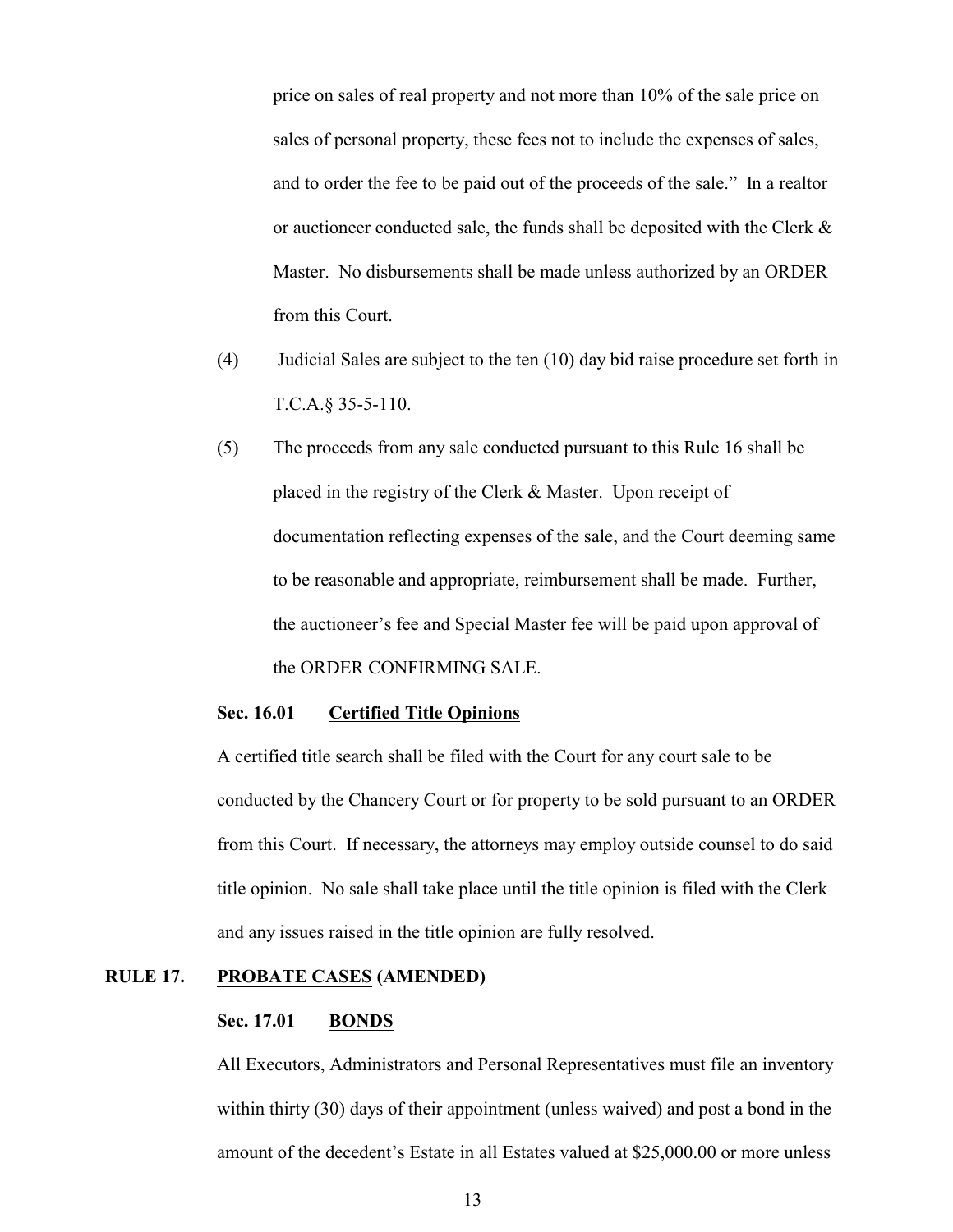said bond is waived by the Court. If the Last Will and Testament of the deceased authorizes waiver of bond, inventory or accounting, that waiver will be initially recognized. If any interested party requests an inventory, accounting or bond, that party shall file an appropriate Motion or pleading and a Notice so that the issue can be determined by the Court. **ANY PERSON ACTING AS A FIDUCIARY, EITHER INDIVIDUAL OR ATTORNEYS, SHALL POST A BOND IN THE AMOUNT OF THE DECEDENT'S PERSONAL PROPERTY ESTATE BY CORPORATE SURETY BOND UNLESS BOND IS WAIVED BY THE COURT OR WAIVED BY THE LAST WILL AND TESTAMENT OF THE DECEASED. ALTERNATIVELY, ALL FINANCIAL PROCEEDS IN SAID ESTATE MAY BE LODGED WITH THE COURT CLERK AND DISTRIBUTED BY COURT ORDER WITHOUT THE NECESSITY OF A CORPORATE SURETY BOND.** 

# **Rule 18. Conservatorships/Guardianships (AMENDED)**

**Sec. 18.01 Property Management Plans & Annual Accountings** Property Management Plans and Annual Accountings shall be filed in accordance with statute. **ANY PERSON ACTING AS A FIDUCIARY, EITHER INDIVIDUAL OR ATTORNEYS, SHALL POST A BOND IN THE AMOUNT OF THE DECEDENT'S PERSONAL PROPERTY ESTATE BY CORPORATE SURETY BOND UNLESS BOND IS WAIVED BY THE COURT. ALTERNATIVELY, ALL FINANCIAL PROCEEDS IN SAID ESTATE MAY BE LODGED WITH THE COURT CLERK AND DISTRIBUTED BY COURT ORDER WITHOUT THE NECESSITY OF A CORPORATE SURETY BOND.**